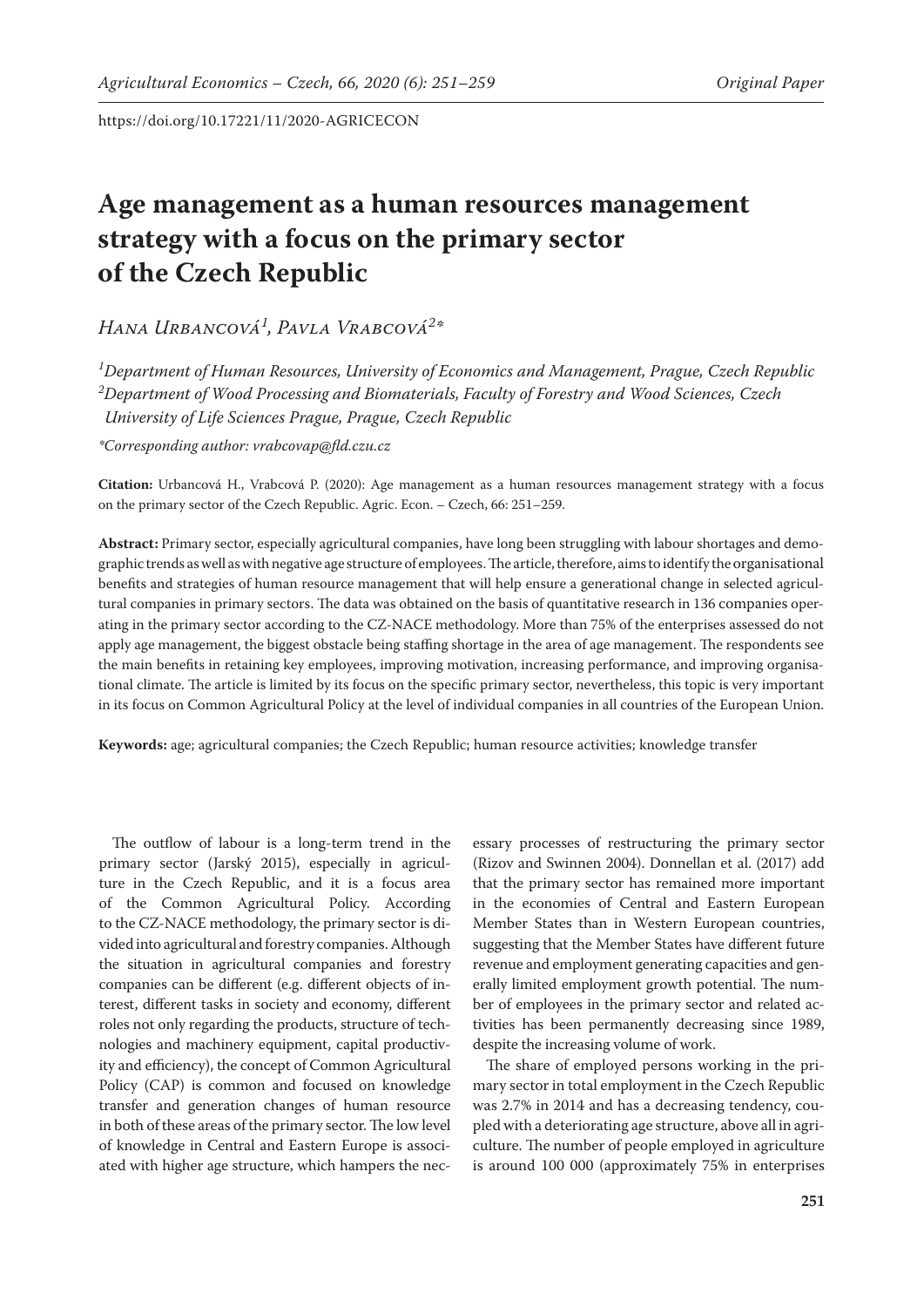of legal entities), which represents 1.9% of employment of the national economy.

Czech agriculture and forestry are characterised by a large average size of enterprises in the EU context. The large size of enterprises and the process of digitalisation, primarily of legal entities (but also of some natural persons) represents an opportunity for the development of advanced technologies due to lower fixed area costs. Due to the rapid growth in the relevant fields, there are also considerable demands on the skills and competencies of executives, their further development, and at the same time, there are rapidly increasing demands on information supply to these companies. The emphasis on cooperation and knowledge transfer between generations of employees is to be supported by age management. Applying age management helps to address the negative issues resulting from personnel changes. Ciutiene and Railaite (2015), Kosir and Soba (2016) define age management as creating conditions that take into consideration age at different levels (political, organisational, of work processes management, of physical and social environment). Age management is a relatively new concept in the Czech Republic. The situation is better at the society-wide level than on the organisational level, where it is still not being applied to a larger extent. The importance of population ageing issues linked to the necessity of generational change (Ciutiene and Railaite 2015; Brown et al. 2019) and ensuring the knowledge continuity is also underlined by the fact that the Ministry of Labour and Social Affairs has adopted the National Action Plan on promoting positive ageing and on implementing age management at the society-wide level, but not at the level of companies. Given the current situation and the expected demographic development, age management needs to be addressed not only at the society-wide level, but primarily at the organisational level and at the resulting individual level (Urbancová and Čermáková 2015; Wikstrom et al. 2018). It includes the adaptation of human resource management strategies and adjustment of company tools in order to set-up appropriate working conditions for employees of all ages. The decision whether to apply age management or not is entirely the responsibility of individual companies, including as regards solving generational change problems which will be all the more difficult and problematic in view of the demographic development and current labour market situation (Marcaletti 2014; Chmielinski and Karwat-Wozniak 2015; Kosir and Soba 2016). Dolisca et al. (2006) state that the age management process can be improved by providing information on the benefits of companies, by increasing

annual incomes, improving education, strengthening membership in companies, and by increasing involvement of women in the primary sector.

This article aims to identify the benefits and strategies of human resource management that will help to ensure generational change in agricultural companies.

## **THEORETICAL BACKGROUND**

The number of workers in agriculture has a decreasing tendency and older workers predominate. Compared to other EU countries, the share of the primary sector in the total employment in the Czech Republic is below average. According to employment forecasts of the Czech Republic until 2020, the number of employees is expected to fall. Nevertheless, new agricultural workers will be needed as vacancies will have to be filled due to workers retiring. Given these forecasts, the importance of age management in organisations, the promotion of collaboration between generations of employees, and the promotion of knowledge transfer between generations are increasingly important.

Many researchers comment on the impact of age on agricultural and forestry activities (Thacher et al. 1996). Age can affect the willingness to adopt new technologies (Davey and Furtan 2018). Older farmers are less likely to adopt new technologies or changes while younger farmers are less risk-averse (Brown et al. 2019) and are more likely to try innovative farming practices. As Dolisca et al. (2006) or Stacho and Stachova (2015) add, education and gender are important variables to explain the core components of strengthening participation in agricultural and forestry programmes.

The development of salaries and wages is not positive (Lorga and Dobre 2018) and the younger generation of farmers and foresters is not sufficiently interested in working in primary sector. Jarský (2015) states that the primary sector particularly lacks working labourers and quality loggers who, due to the development of salary and wage conditions, leave the sector or leave for more developed countries (e.g. Germany). The facts above can be summarised and illustrated by the fact that the average age of people employed in the primary sector, e.g. in agriculture, forestry and fishing, is 44.3 years, which is 1.8 years more than the average age of all employed people in the Czech Republic and situation is still worse (Czech Statistical Office, Institute of Agricultural Economics and Information). The generational change of workers in agricultural and forestry companies in the Czech Republic is currently an important topic and age management.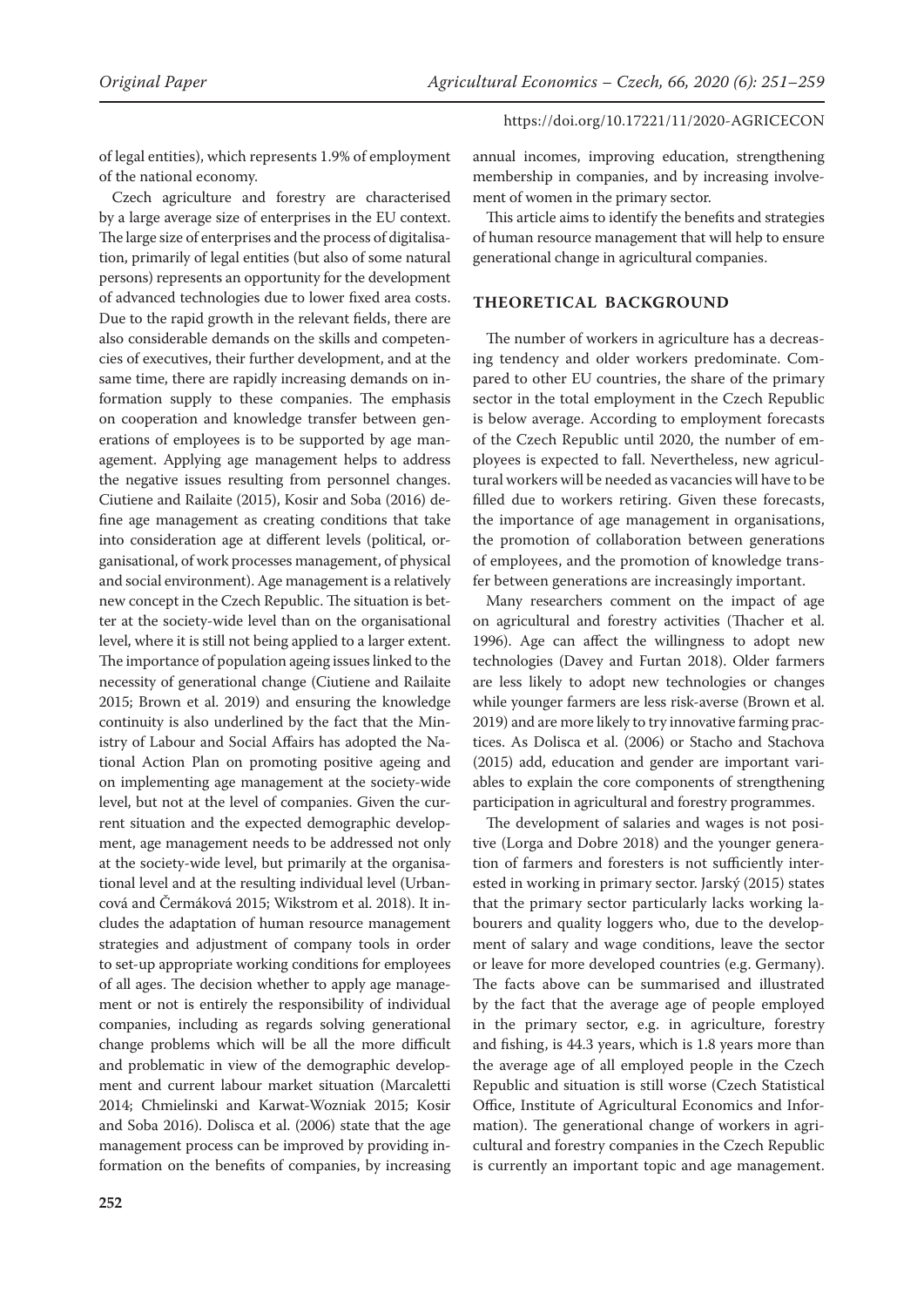As one of the strategic human resource activities, the generational change can help alleviate the situation.

The application of age management in companies represents a specialised approach to their management, taking into account the current demographic conditions and age categories of employees (generations of employees) in order to meet the objectives of companies (Stankiewicz and Lychmus 2017). Age management is a current topic of human resource management. The application of its principles makes it possible to utilise the knowledge of the employees concerned to ensure the continuity of their knowledge among generations of employees in order to achieve the competitive advantage of the company. At the same time it is a tool that can be used to support employment of different age categories in the workplace and to detect and reduce the negative manifestations of approaches to different age generations (Marcaletti 2014; Hitka et al. 2017). Age management is potentially another way of utilising the human potential to maintain and enhance the organisation's performance with respect to future demographic trends (Chand and Markova 2019).

The existing research (Wikstrom et al. 2018) points to the benefits of age management in terms of generational changes, therefore the article aims to identify the benefits and strategies of human resource management that help ensure personnel changes in agriculture and forestry companies (Urbancová and Čermáková 2015).

In view of the above, it can be summarised that the primary sector is struggling in the area of human resources with:

- Insufficient generation change;
- Insufficient generation cooperation and knowledge transfer;
- Insufficient use of knowledge transfer methods and techniques.

Given the fact that the insufficiencies raise the priority of knowledge transfer at EU level and hence the emphasis on adequate support (including research on knowledge transfer mechanisms at EU level), the EU priority in developing independent advice, the focus on the use of digitalisation and its use for knowledge transfer and support for intergenerational cooperation. It is necessary to address these areas not only at EU or national level, but primarily at the organisational level, i.e. in individual companies. They must start with the application of management in which the potential of all workers, regardless of their age, is used properly and their knowledge and experience are shared effectively. Applying age management at the organisational level is one of the tools that can be used to support the human resource strategy at the organisational level and at the same time fulfil the Common Agricultural Policy in the field of knowledge transfer at national and European levels.

## **MATERIAL AND METHODS**

A questionnaire consisting of 23 questions on age management application in selected agricultural companies and seven identification questions was used. The questionnaire was divided into four parts (conditions of age management application; benefits and limits of age management application; costs of age management; using working time organisation and knowledge continuity); for this article, the section "conditions of age management application" in agricultural companies was used. The age management focused on all age groups of employees in companies. In view of the current development of the shortage of young generation of farmers, the disadvantages of the rigid labour market in agriculture and the 50+ age group were primarily analysed.

The primary data was gathered by conducting quantitative research, using an online questionnaire technique of gathering data. The research was conducted by quota-based selection among the selected agricultural companies active in the Czech Republic  $(n = 136)$ , the results can be generalised only for the given control sample. In total, 1 270 e-mails to owners or management of agricultural companies were sent out, 136 returned, so it can be said that the e-mail return rate was 10.71%. The sample was based on the ALBERTINA database of companies. The questionnaire was completed by the middle or higher management of the addressed companies, in case of smaller companies by the owner itself (thus the responses reflected the point of view of their heads/owners/managers).

Using this statistical approach to sample size computation and based on the above-mentioned deviations, the number of respondents is in accordance with Krejcie and Morgan (1970) formula. The construct reliability was tested and validated by the Cronbach's Alpha coefficient.

The structure of the agricultural companies, participating in the research, was as follows (Tables 1–3).

The questionnaire was completed by the middle or higher management of the addressed companies and in case of small companies by the owner itself. Table 2 shows the gender structure of companies.

It is clear from the above mentioned that men (66.2%) dominate in the absolute majority of cases. It is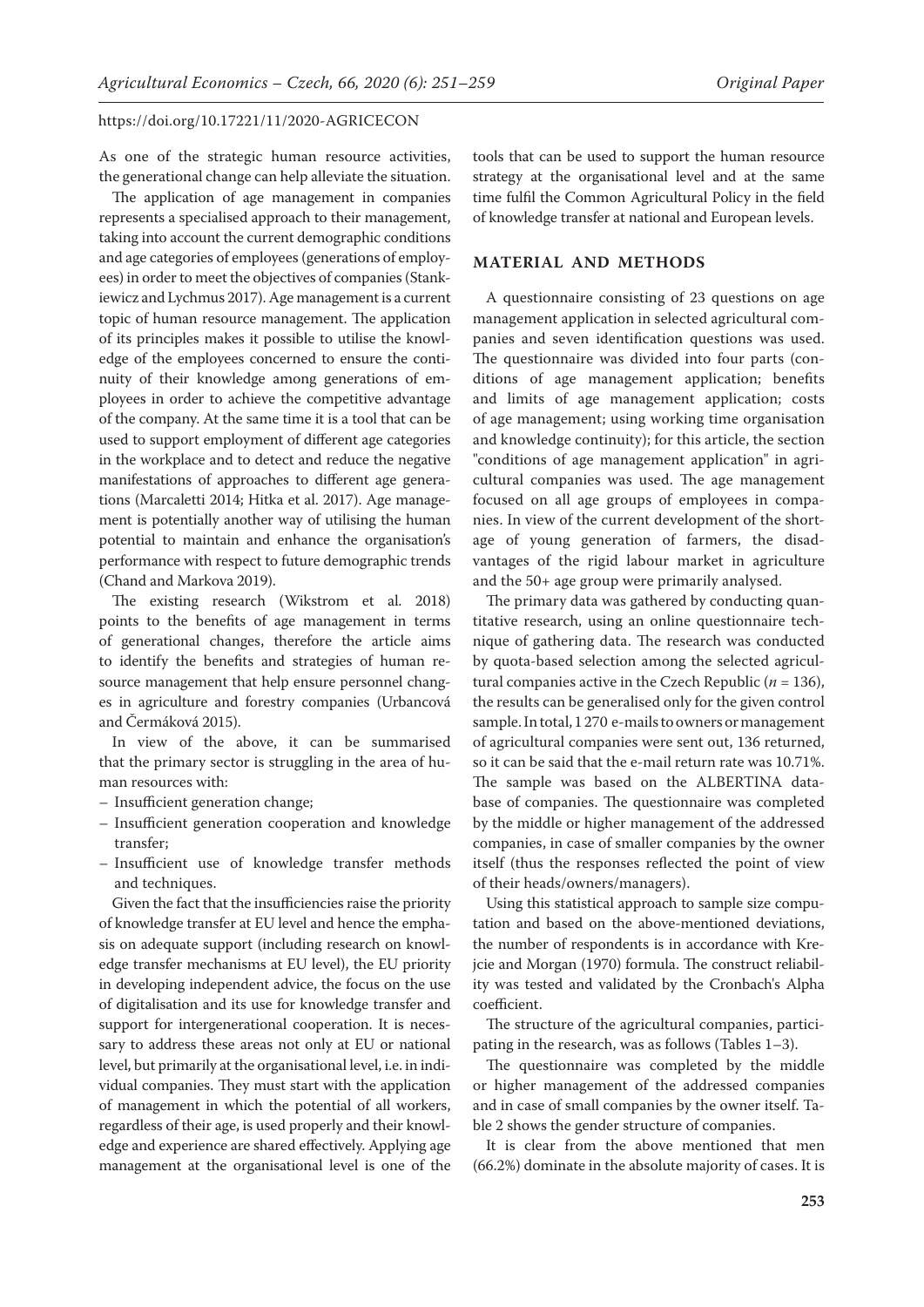| rable 1. Structure of companies by size |                                      |                                 |                                              |  |  |
|-----------------------------------------|--------------------------------------|---------------------------------|----------------------------------------------|--|--|
| Size of companies                       | Absolute frequency<br>$n_i$ (number) | Relative frequency<br>$p_i(\%)$ | Cumulative relative frequency<br>$P_{i}(\%)$ |  |  |
| < 50 employees                          | 91                                   | 66.9                            | 66.9                                         |  |  |
| 51-249 employees                        | 36                                   | 26.5                            | 93.4                                         |  |  |
| 250 employees and more                  |                                      | 6.6                             | 100.0                                        |  |  |
| <b>Total</b>                            | 136                                  | 100.0                           |                                              |  |  |

#### Table 1. Structure of companies by size

Source: Own survey

Table 2. Structure of companies by gender

| Employee structure Absolute frequency Relative frequency<br>by gender | $n_i$ (number) | $p_{i}(\%)$ |
|-----------------------------------------------------------------------|----------------|-------------|
| Women $>$ men                                                         | 19             | 14.0        |
| 50:50                                                                 | 27             | 19.8        |
| Women $\lt$ men                                                       | 90             | 66.2        |
| <b>Total</b>                                                          | 136            | 100.0       |

Source: Own survey

also necessary to analyse the organisational structure in the age category of 50+ (Table 3).

Based on the recommendations of Anderson (2013), the tools of descriptive statistics were used to evaluate the results, namely the absolute and relative frequency statistics. The results were analysed using statistical tools – the dependence test  $(\chi^2)$  and the power of dependence test (Cramer's *V*). The significance level value was chosen as  $\alpha$  = 0.05. The dependence strength was computed using the Cramer's *V* measure (1) that is within  $0 \le V \le 1$ , irrespective of the contingency table volume:

$$
V = \sqrt{\frac{K}{n \times \min(r-1, s-1)}}\tag{1}
$$

where:

*V* – Cramer's *V*;

*K –* test statistics;

*n* – total of observations;

*r* – number of columns;

*s* – number of rows.

From multidimensional statistical methods, the factor analysis, as recommended by Anderson (2013) was used. The factor analysis is a technique that is used to reduce a large number of variables into smaller numbers of factors; in this research, Confirmatory Factor Analysis was used. The factor analysis was made by the Varimax method, and the Kaiser-Guttman rule was used (i.e. the dispersion value of substantial factors is higher than 1) to select the substantial factors. The values higher than 0.3, considered as key values in social science and primarily in the HR management, were considered as substantial. The method is rejected as little exact, insufficiently conclusive and subjective by some statisticians; on the contrary, researchers in social sciences (e.g. sociologists) often use and trust the factor analysis (Anderson 2013). This analysis was used to establish factors that collect the behaviour of respondents (owners/managers of agricultural companies) into meaningful groups. The IBM SPSS Statistics 24 statistical software was used to evaluate the results.

| Table 3. Structure of companies by employees in the 50+ age category |  |  |
|----------------------------------------------------------------------|--|--|
|----------------------------------------------------------------------|--|--|

| Employees in $50+$ age group | Absolute frequency<br>$n_{i}$ (number) | Relative frequency<br>$p_{i}(\%)$ | Cumulative relative frequency<br>$P_{i}(\%)$ |
|------------------------------|----------------------------------------|-----------------------------------|----------------------------------------------|
| $0 - 5%$                     | 25                                     | 18.4                              | 18.4                                         |
| $6 - 10%$                    | 19                                     | 14.0                              | 32.4                                         |
| $11 - 15%$                   | 18                                     | 13.2                              | 45.6                                         |
| $16 - 20%$                   | 24                                     | 17.6                              | 63.2                                         |
| $21 - 30%$                   | 24                                     | 17.6                              | 80.9                                         |
| $31 - 40%$                   | 11                                     | 8.1                               | 89.0                                         |
| $41 - 50%$                   | 8                                      | 5.9                               | 94.9                                         |
| 51% and more                 | 7                                      | 5.2                               | 100.0                                        |
| <b>Total</b>                 | 136                                    | 100.0                             |                                              |

Source: Own survey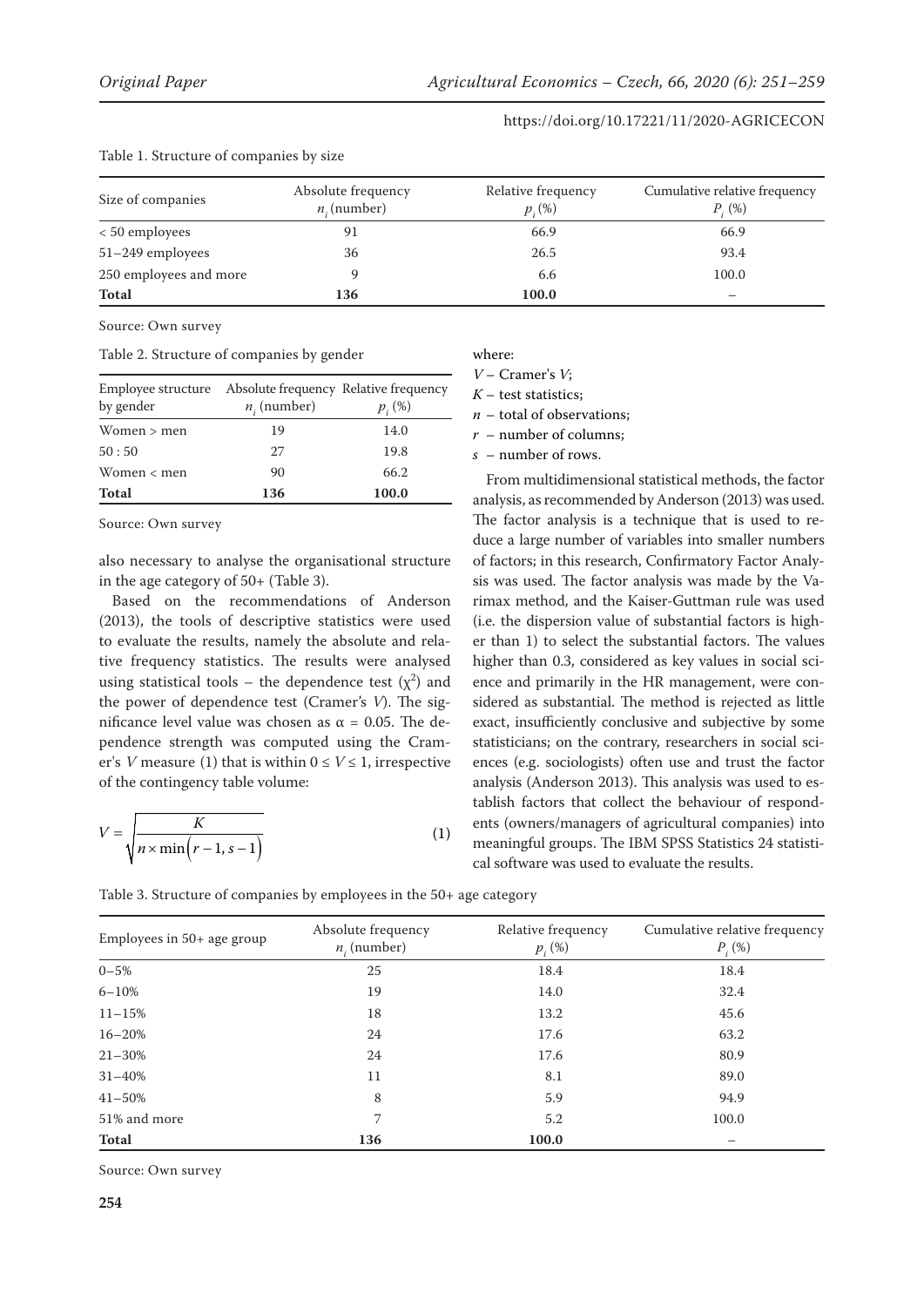## **RESULTS**

First, it was necessary to determine to what extent the companies examined apply age management (Table 4).

Based on testing, a statistically significant relationship between the application of age management and the size of the companies has been proved  $(P-value = 0.000;$ strength of dependence 0.339, which is the mean dependence). Table 5 shows the reasons for not applying age management in the context of the size of the companies. Respondents were allowed to indicate more answers.

Determining the direction of age management development is the main criterion for successful imple-

mentation of the concept, which is helped by comprehensive measures based on both the national policy and on respecting the specifics of the organisation.

Support from the top management and analysis of the current situation is crucial. The research has also looked into the benefits of applying age management in the context of the size of the companies (Table 6).

Above all, the company management should be convinced of the added value that the group of older employees brings to the organisation. It turns out that it is beneficial for a company to invest in the health and education of the ageing workforce, as this is proven to reduce costs. The research has shown that the respondents

Table 4. Pivot table: Application of age management and the size of companies

| Applying age management               | Size of company |                    |                      |              |
|---------------------------------------|-----------------|--------------------|----------------------|--------------|
| (number of companies)                 | < 50 employees  | $51-249$ employees | $\geq$ 250 employees | <b>Total</b> |
| Company applies age management        | 13              |                    |                      | 33           |
| Company does not apply age management | 78              |                    |                      | 103          |
| <b>Total</b>                          | 91              | 36                 |                      | 136          |

Source: Own results

Table 5. Pivot table: Reasons for not applying age management and the size of companies

| Reasons for not applying age management                        | Size of company  |                    |                      |              |
|----------------------------------------------------------------|------------------|--------------------|----------------------|--------------|
| (number of companies)                                          | $< 50$ employees | $51-249$ employees | $\geq$ 250 employees | <b>Total</b> |
| We do not regard age management as important                   | 34               |                    |                      | 45           |
| Application is challenging                                     | 13               | 10                 |                      | 24           |
| We do not have suitable specialists on this issue              | 45               |                    |                      | 58           |
| Organisational culture of company<br>does not support the idea |                  |                    |                      | 23           |

Source: Own results

Table 6. Pivot table: Benefits of applying age management and the size of companies

| Benefits of applying age management                                                          | Size of company  |                  |                      |              |  |
|----------------------------------------------------------------------------------------------|------------------|------------------|----------------------|--------------|--|
| (number of companies)                                                                        | $< 50$ employees | 51-249 employees | $\geq$ 250 employees | <b>Total</b> |  |
| Retaining key employees                                                                      | 13               | 12               |                      | 29           |  |
| Getting talented employees                                                                   | 6                | 5                |                      | 14           |  |
| Improving motivation and performance of existing<br>employees and organisational performance | 5                | 14               | 4                    | 23           |  |
| Improving organisational climate                                                             |                  | 6                |                      | 15           |  |
| Improving organisational culture                                                             | 4                |                  |                      | 12           |  |
| Improving organisation's reputation                                                          |                  |                  |                      |              |  |
| Improving employer branding                                                                  |                  |                  |                      |              |  |
| Gaining competitive advantage                                                                |                  |                  |                      |              |  |
| Improving crisis management                                                                  |                  |                  |                      |              |  |

Source: Own results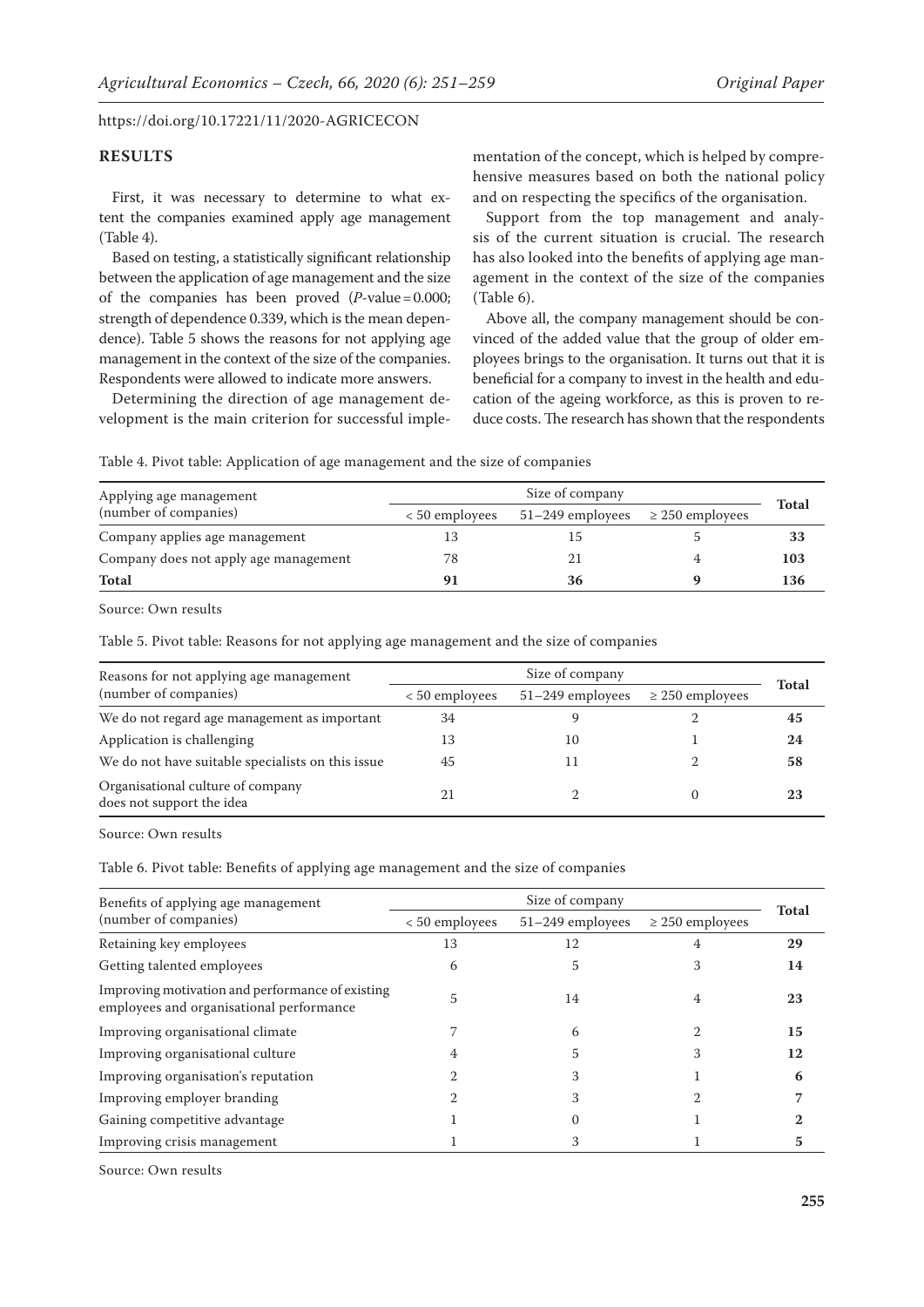| Factors  | Total variance | Total % of variance | Cumulative % of variance |  |  |
|----------|----------------|---------------------|--------------------------|--|--|
| Factor 1 | 3.052          | 33.914              | 33.914                   |  |  |
| Factor 2 | 1.435          | 15.949              | 49.863                   |  |  |
| Factor 3 | 1.215          | 13.497              | 63.360                   |  |  |

Factor 1 – building internal employer brand; Factor 2 – building external employer brand; Factor 3 – ensuring knowledge continuity

Source: Own results

perceive the main benefits in retaining key employees and improving motivation and performance.

Table 7. Resultant factors by the Varimax method

The obtained results were further subjected to multivariate statistics and the Varimax method was used in the factor rotation (Table 7).

The factor analysis identified 3 significant factors combining the analysed variables. The first factor has a strength of approximately 34%, the second approximately 16%, the third 13.5%. The aim was to reduce the individual variables into 3 summary factors. Table 8 below shows the results of the factor analysis in detail. The methods used in companies in relation to the development of different age categories have been examined. Table 8 that follows presents the estimated coefficient values for each factor.

The factor analysis has revealed 3 statistically significant factors in total, which together explain a total of about 64% of the resulting behaviour of the sample.

In case of the latent variable  $-$  Factor 1, improving organisational climate is the dominant variable, in case of Factor 2 the dominant variable is gaining a competi-

tive advantage, and in case of Factor 3 it is improving crisis management. The 3 significant explanatory factors are building the internal employer brand by applying the current trends in management, building the external employer brand, and ensuring knowledge continuity. The company's good reputation (both the moral and qualitative attributes of a legal entity) is one of its most valuable assets and is the best advertising, attracting other employees and helping to retain the existing ones. Good reputation of a legal entity consists of a number of partial values. We can name the personal qualities of the representatives (management, employees) and their professionalism, credibility, quality of products, services, observance of business obligations, trade secrets and know-how. It is undisputed that effectively encouraging employees to share knowledge can increase and maintain the competitive advantage of the company.

Taking into account the results achieved, it is possible to summarise that agricultural companies are not currently engaged in age management at the organisational level, mainly due to the lack of information on the appli-

Table 8. Resultant factors by the Varimax method, demonstrable benefits resulting from applying age management in agricultural companies

| Variables                                                                                    | Factor 1 | Factor 2 | Factor 3 |
|----------------------------------------------------------------------------------------------|----------|----------|----------|
| Retaining key employees                                                                      | 0.162    | 0.001    | 0.706    |
| Getting talented employees                                                                   | 0.419    | 0.539    | 0.431    |
| Improving motivation and performance of existing<br>employees and organisational performance | 0.543    | 0.599    | 0.085    |
| Improving organisational climate                                                             | 0.906    | 0.009    | 0.064    |
| Improving organisational culture                                                             | 0.346    | $-0.195$ | 0.704    |
| Improving organisation's reputation                                                          | 0.095    | 0.630    | $-0.173$ |
| Improving employer branding                                                                  | 0.724    | 0.098    | 0.216    |
| Gaining competitive advantage                                                                | $-0.086$ | 0.791    | 0.199    |
| Improving crisis management                                                                  | $-0.099$ | 0.391    | 0.731    |
| Total % of variance                                                                          | 33.914   | 15.949   | 13.497   |

Factor 1 – building internal employer brand; Factor 2 – building external employer brand; Factor 3 – ensuring knowledge continuity; significant measures of association are in bold (according to Anderson 2013) Source: Own survey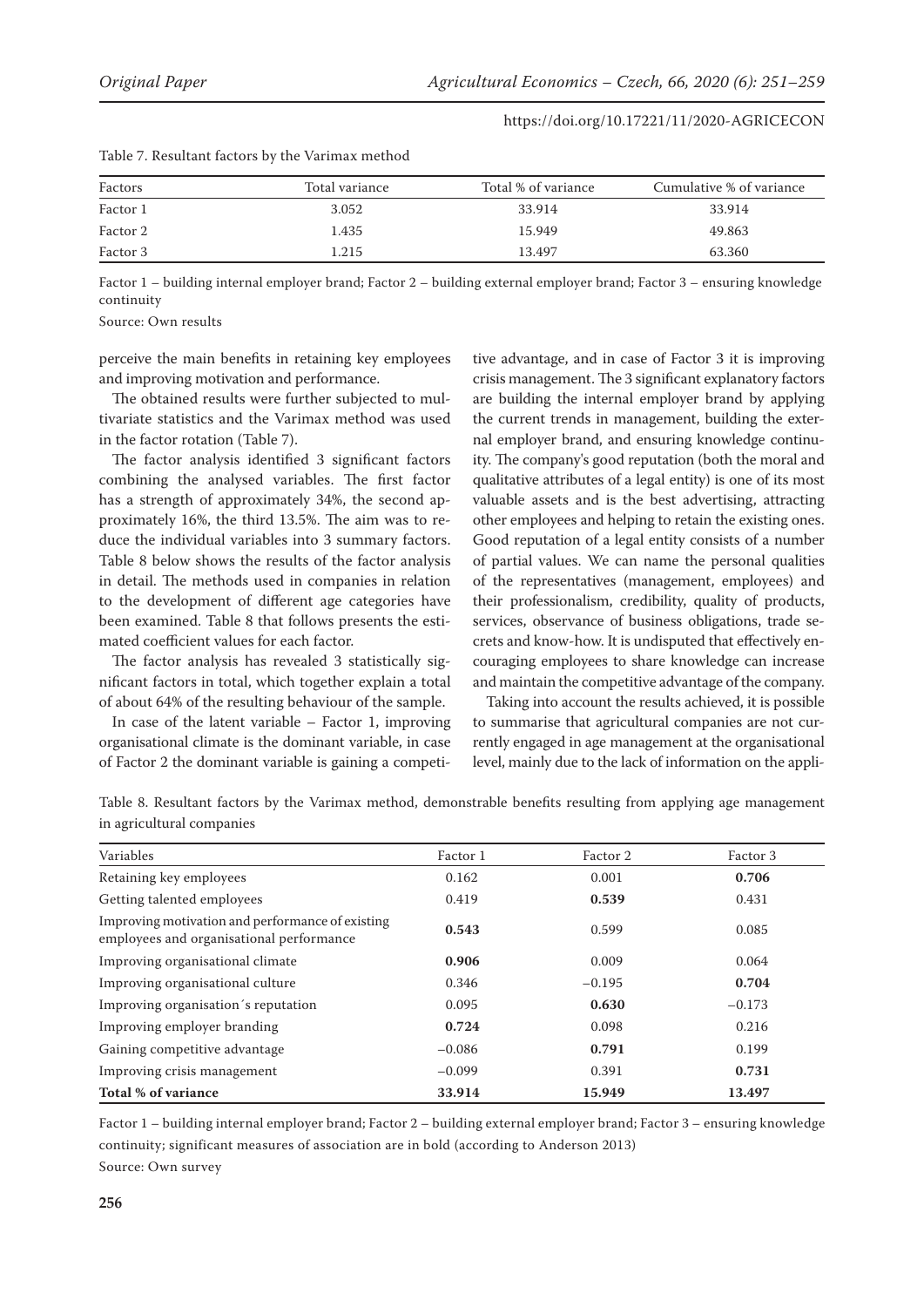cation of age management. However, the use of age management has benefits for companies not only operating in agriculture, and it can be used in order to achieve a competitive advantage. However, given the unfavourable demographic situation in agriculture (the lack of young farmers), emphasis must be placed on intergenerational cooperation, knowledge transfer and support employee capacity. The examples of employee capacity building activities include: promoting healthy eating, rehabilitation and reconditioning programs, smoking cessation programs for employees, vaccination, and other health prevention packages. Other examples of good practice include reducing stress by relocating to other jobs, analysing the job in terms of ergonomics, promoting mental health, preventing burnout, and many others.

Focus on attracting of young farmers and facilitation of business development in rural areas, helping to transfer farms from "old" to "young" farmers is important along with advising them on administrative and transfers reducing transaction costs (handover plan) and providing advice on the possibilities of expanding and modernising a business (to create a business plan, what to produce), administration, subsidies.

Given the current state of the Common Agricultural Policy and the preparation of the new Common Agricultural Policy, it can be summarised that web portals, brochures, telephone consultations, field days and seminars are currently prevalent in knowledge transfer in agriculture. Personal counselling targeted at specific farm conditions is widespread to a lesser extent. In other words, the existing knowledge transfer system focuses mainly on the first objective: one-way knowledge transfer from experts (research) to entrepreneurs. Other goals, such as decision support, problem-solving, support for local initiatives and conflict resolution, which require individual involvement of the experts/advisors and longer cooperation with the client, are not sufficiently developed in the current agricultural knowledge and innovation system. This is due, among other things, to the low number of independent consultants, indicating the low capacity in this area. Their level of involvement in counselling suggests an even smaller ability than the total number of counsellors, and at the same time, the age structure of counsellors indicates their imminent further decline. These are the primary focus areas of the future Common Agricultural Policy.

## **DISCUSSION**

It is crucial for companies to effectively allocate key human, material, and financial resources. The authors

of scientific studies (Falk et al. 2018) agree that age management should be applied in all sectors of the economy, including agriculture. The agricultural sector in the country is an important source of job opportunities (Lorga and Dobre 2018). However, the labour market, especially for specific occupations such as agriculture, may not offer sufficient selection of young candidates. The number of age management projects aimed at supporting the 50+ age category in the Czech Republic has been slightly increasing recently (incentive programs, counselling, computer literacy, communication, ergonomic measures in workplaces, sports events). The concept of age management should become a part of corporate social responsibility. Companies build their good reputation not only of a business partner but also of a quality employer. Age management points out, among other things, that employing people aged 50+ has its advantages (Nowak and Kijek 2016). Wikstrom et al. (2018) emphasise not only social importance but the organisational one. It is necessary to talk about promoting diversity in the company and some support of organisational innovations (Huo et al. 2019). Wikstrom et al. (2018) agree that taking age into consideration is important in building a competitive advantage and efficient utilisation of human potential to improve the organisation's performance. The human factor plays a crucial role in meeting new requirements for greening the economy (Earl and Taylor 2015), which affects both agriculture and forestry.

The results have identified 3 significant explanatory factors of applying age management. A functioning internal communication that permeates a company is, according to many experts, a driving force of the company and at the same time, a prerequisite for smooth operation as well as organisational climate. McMurray and Scott (2013) state the organisational climate is understood as an integration of practical and theoretical disciplines that are interconnected. Abbah (2014) gives general recommendations – a conflict-free climate, an appropriate reward system, an opportunity for personal development, a sense of loyalty, a balanced relationship between employees in terms of the management hierarchy. Abbah (2014) add the need to establish an effective system of motivation, to create a sense of security and an effective system of communication.

Creating and maintaining organisational culture is currently gaining momentum. It is important to take the individuality of every employee into account and to emphasise diversity and application of strategic thinking. It is advisable to create individual working conditions for different categories of employees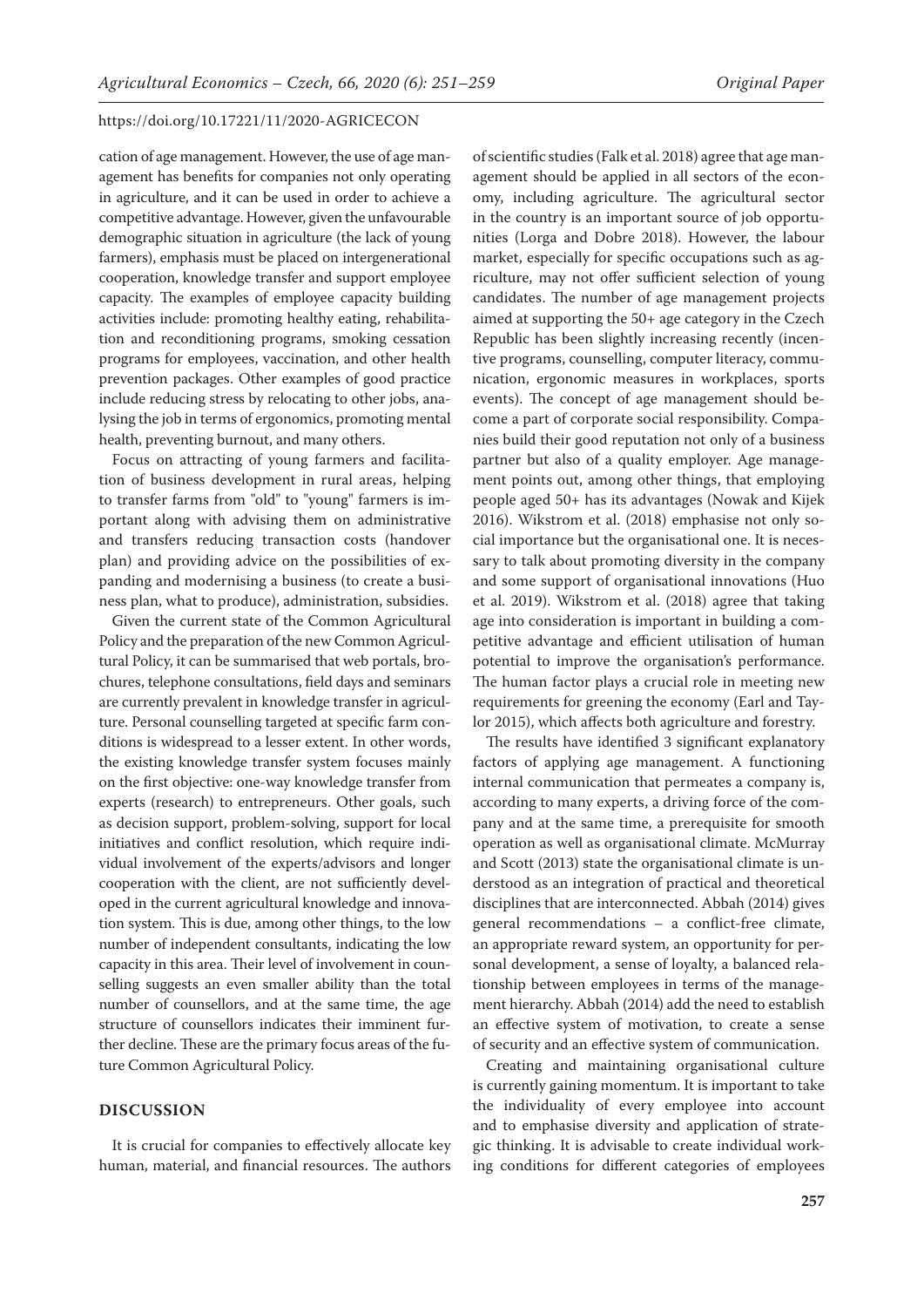and to ensure knowledge sharing from generation to generation (knowledge continuity). Managers should be informed about the issue through various forms of education and development. They should emphasise the employee development of all ages and develop career plans for their employees of all ages. Managers should also identify bottlenecks of the company's internal processes from the age management perspective, adopt specific forms of job interviews for different age groups, create tools supporting intergenerational learning, ensure a conflict-free climate, adequate reward system, personal development opportunities, sense of loyalty and balanced relationships among employees in terms of management hierarchy and, finally, develop health and safety measures. Targeted measures supporting employee health may be more beneficial to a company than redundancies.

In view of the current emphasis of the forthcoming Common Agricultural Policy on generational change and knowledge transfer aimed at promoting the competitiveness of agriculture and the food sector, measures are also being prepared in this area at the level of national policies. The proposals for redefining the future Common Agricultural Policy have several instruments that can partially contribute to improving the competitiveness of agriculture. In the area of generational cooperation and knowledge transfer, it is the support and creation of new demonstration farms and the use of field days to spread knowledge. In the future, given the increasing priority of knowledge transfer at EU level, it is necessary to focus on adequate support (including research on knowledge transfer mechanisms at EU level). The development of independent advice, the development of information technology and its use can also help intergenerational cooperation and support of age management. It is essential to realise that knowledge generation is necessary at EU level and that every person working in agriculture is a bearer of knowledge and can help intergenerational cooperation.

Climate change will force guidance needs. It is necessary to develop European cooperation structures through the Agricultural Knowledge and Information System.

# **CONCLUSION**

More than 75% of agricultural enterprises examined do not apply age management. As the results have shown, the biggest obstacles for companies include the lack of staffing capable of dealing with age management and the fact that they do not consider applying

age management important. At the same time, the statistically significant relationship between the application of age management and the size of the company has been proved. The respondents see the main benefits in retaining key employees, improving motivation, increasing performance, and improving organisational climate. The current demographic developments and labour market situation all the more increase the need for companies to respect the age of employees, to adapt organisational conditions, to apply measures supporting age management, and to avoid employee discrimination on the grounds of age. Applying age management increases the price of employees for the company and increases the competitiveness of the whole company. The practical contribution of the article is to present the results of research conducted in the selected agricultural companies focused on the application of age management and generational change. The article is limited by its focus on the specific sector of agriculture; however, it is the sector experiencing the greatest problems with the lack of qualified and skilled labour and negative age structure of employees. Further research will concentrate on the motivation of employees to choose a job in the agriculture sector.

## **REFERENCES**

- Abbah M.T. (2014): Employee motivation: The key to effective organisational management in Nigeria. IOSR Journal of Business and Management, 16: 01–08.
- Anderson V. (2013): Research Method in Human Resource Management. 2<sup>nd</sup> Ed. London, Chartered Institute of Personnel Development.
- Brown P., Daigneault A., Dawson J. (2019): Age, values, farming objectives, past management decisions, and future intentions in New Zealand agriculture. Journal of Environmental Management, 231: 110–120.
- Ciutiene R., Railaite R. (2015): Age management as a means of reducing the challenges of workforce aging. Engineering Economics, 26: 391–397.
- Davey K.A., Furtan W.H. (2008): Factors that affect the adoption decision of conservation tillage in the prairie region of Canada. Canadian Journal of Agricultural Economics/Revue canadienne d'agroeconomie, 56: 257–275.
- Dolisca F., Carter D.R., McDaniel J.M., Shannon D.A., Jolly C.M. (2006): Factors influencing farmers' participation in forestry management programs: A case study from Haiti. Forest Ecology and Management, 236: 324–331.
- Donnellan T., Hanrahan K. (2017): Value added and employment growth in EU primary agriculture and food processing. EuroChoices, 16: 4–9.